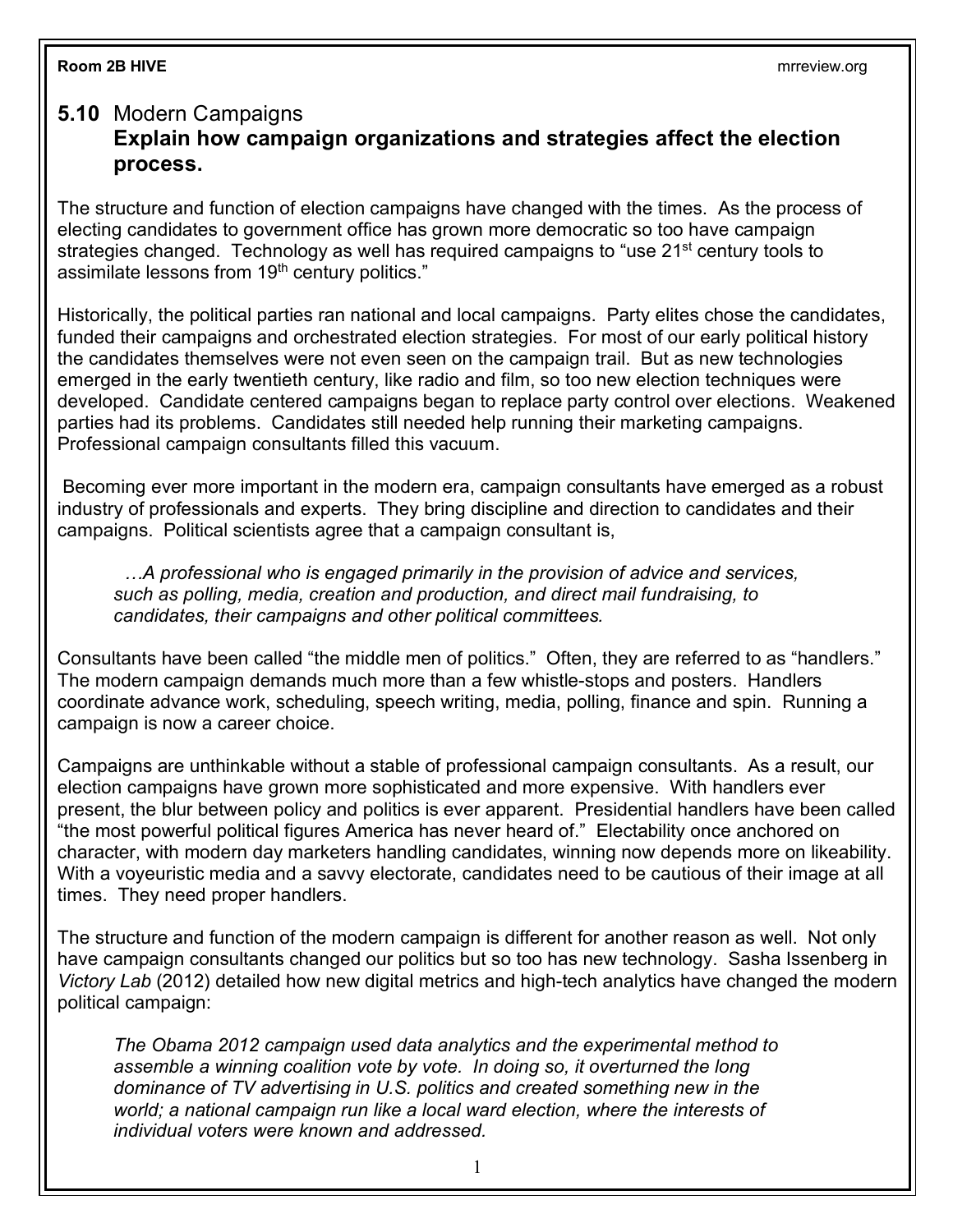Crunching data, however, is not the only way technology is being used to win political offices today. Door-to-door canvassers can now find walk sheets without reporting to a campaign office. Everything can be coordinated online. Volunteer activities have now been gamified. Campaign workers compete online against other campaign workers. Social media can be used to micro-target prospective voters. Issenberg claimed,

## *Obama's campaign began the election year confident it knew the name of every one of the 69,456,897 Americans whose vote had put him in the White House.*

Get out the vote (GOTV) activity, once considered an art, has now become a science. So, it can be said of our politics. The modern election campaign looks more and more like selling a product on the shelf. We market our candidates like we sell the latest fashion accessary. Technology allows the process to go digital and mobile. We once talked about local political machines running the neighborhoods. Today modern machines seemingly run our politics in new and sophisticated ways. To say we have virtually transformed our democracy can now be taken literally.

Remember candidate characteristics continue to take on an ever more important role. Candidatecentered campaigns can now be seen as a game changer. As our nominating process has become more democratic with the rise of direct primaries, individual candidates make direct appeals to voters. Technology advancements as well help explain how candidate characteristics are more and more important. Radio, television and the Internet all provide greater intimacy between candidate and voter. We no longer need Party bosses to filter candidates. We assess competency and character for ourselves. Voters now demand to see their candidates on TV talk shows, up close in town hall meetings and even as guests on popular entertainment outlets. Our candidates now create viral videos, they Tweet and use Instagram. Voters now increasingly make visceral decisions based on personal preference rather than simply relying on elites. This allows for a new type of candidate, often unfiltered and more extreme.

There are both benefits and drawbacks to candidate-centered campaigns.

Candidate centered campaigns have led to an increased dependence on professional consultants. Political handlers are paid to market candidates like any other product in the market place. Consultants come with a variety of talents and expertise. Some bring vision, others specialize in polling, while others know how to raise money or create catchy slogans and catch phrases. TV ads are created to sell personality, likeability, authenticity and most importantly electability. Images have increasingly outplayed content. Consultants often come with little to no ties to party traditions, wishes and protocols. The dependence upon professional consultants clearly reflects the weakening of political parties in our electoral process. For some weakened political parties is a benefit but to others a drawback.

Candidate centered campaigns have also given rise to campaign costs and intensive fundraising efforts. Now that the political parties no longer play the role of financial conduit, candidate centered campaigns must spend tremendous energies raising monies on their own. Campaign finance rules do not make this easy. A few billionaire friends cannot bank role a campaign. Candidates are required to raise nickels and dimes each and every day. Even if fortunate to win the election, this glad-handing needs to continue. With campaign independence, however, candidates are now able to choose their own consultants, media experts and speechwriters. The modern political campaign now requires tremendous resources to build a winning personal following. Some critics see money as the root of all that is wrong in our politics. Others, however, delight in watching the ways in which the American people get engaged in politics, even with their check books.